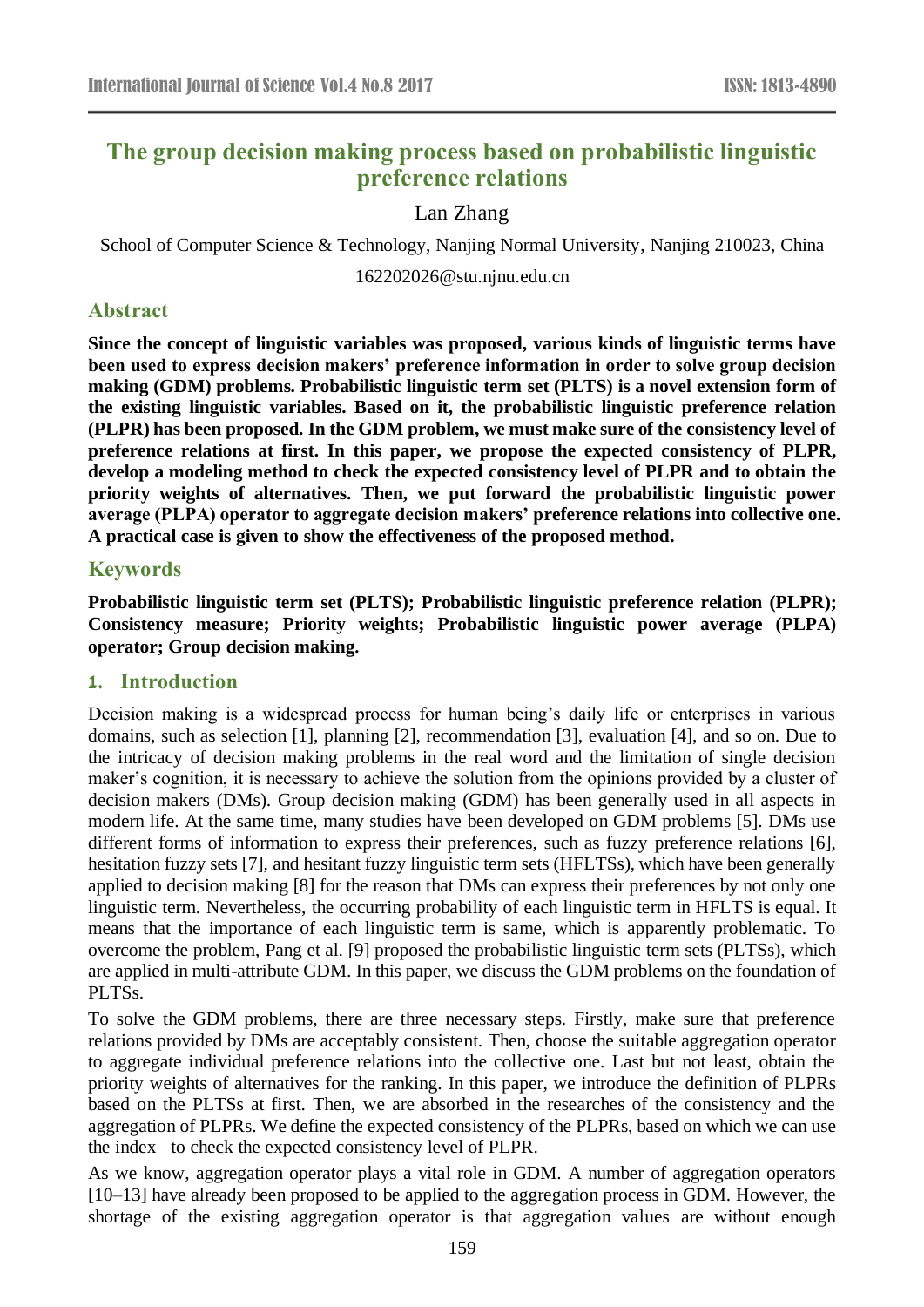consideration during the aggregation process. With regard to this, Yager [14] presented the power average (PA) operator, which makes each value be taken into consideration and allows them being aggregated to support and enhance each other. With the generation of the PA operator, a series of PA operators [15–20] have been introduced to aggregate different types of values. With the use of linguistic variables, the PA operators have been extended to linguistic environment. The existing linguistic operators are 2-tuple linguistic power average (2TLPA) operato [21], linguistic weighted power average (LWPA) operator [22], linguistic power geometric (LPG) operator [23], and so on. According to the distance between two linguistic terms, we can calculate the support, and based on the support from other values, we can obtain the weight of each linguistic value. In order to aggregate the individual PLPRs, we put forward the probabilistic hesitant fuzzy linguistic (PLPA) operator with the idea of the PA operator.

The structure of this paper is shown below. Some elementary notions of linguistic term sets (LTSs) and probabilistic linguistic term sets (PLTSs) are reviewed in Section 2. In Section 3, we come up with the probabilistic linguistic power average (PLPA) operator under the GDM environment, which is based on the existing power average (PA) operator. In Section 4, we introduce the probabilistic linguistic preference relations (PLPRs) and develop the expected consistency measure to check the expected consistency level of PLPR. In Section 5, a practical case is provided to show the effectiveness of the techniques proposed in this paper. Finally, some conclusions are made to end this paper in Section 6.

#### **2. Preliminary**

#### **2.1 LTSs**

#### **2.1.1 Sub-section Headings**

Give a finite and ordered LTS  $S = \{s_\alpha \mid \alpha = -\tau, \dots, 0, \dots, \tau\}$ , which is commonly used in the linguistic decision making, where  $\tau$  is a positive integer,  $s_{\alpha}$  indicates a probable value for a linguistic variable and has the features as follows [24]:

- 1. Ordered set:  $s_{\alpha} \leq s_{\beta}$ , if  $\alpha \leq \beta$ ;
- 2. Negation operator:  $s_{\alpha} = Neg(s_{-\alpha})$ .

Example 2.1. Give a set S, which includes seven subscript-symmetric linguistic terms as follows:

$$
S = \{ s_{-3} = extremely\ poor, s_{-2} = very\ poor, s_{-1} = poor, s_0 = fair, s_1 = good, s_2 = very\ good, s_3 = extremely\ good \}.
$$

$$
s_0 = fair, s_1 = good, s_2 = very\ good, s_3 = extremely\ good\}.
$$

Further, Xu and Wang [24, 25] has expanded the discrete LTS to a continuous modality, which is more convenient for calculation and analysis, and can describe the given linguistic assessments without loss of information [26].

$$
\overline{S} = \left\{ s_{\alpha} | \alpha \in [-\tau, \tau] \right\},\,
$$

where  $\tau$  is a sufficient large positive integer. The linguistic term  $s_{\alpha} \in S$  which is called the original linguistic term is used to estimate alternatives by DMs, and the expanded linguistic term  $\bar{s}_{\alpha} \in \bar{S}$ which is called the virtual linguistic term can only be seen in operation.

Given two linguistic terms  $s_{\alpha}, s_{\beta} \in S$ , we have the combined operational law [25] as follows:

$$
\lambda_1 s_\alpha \oplus \lambda_2 s_\beta = s_{\lambda_1 \alpha + \lambda_2 \beta} \, .
$$

#### **2.2 PLTSs**

As we know, HFLTSs have been widely applied in decision making because DMs can express their preferences by several possible linguistic terms. While we can find that each linguistic term in HFLTS has the equal occurring probability. In other words, all linguistic terms have the same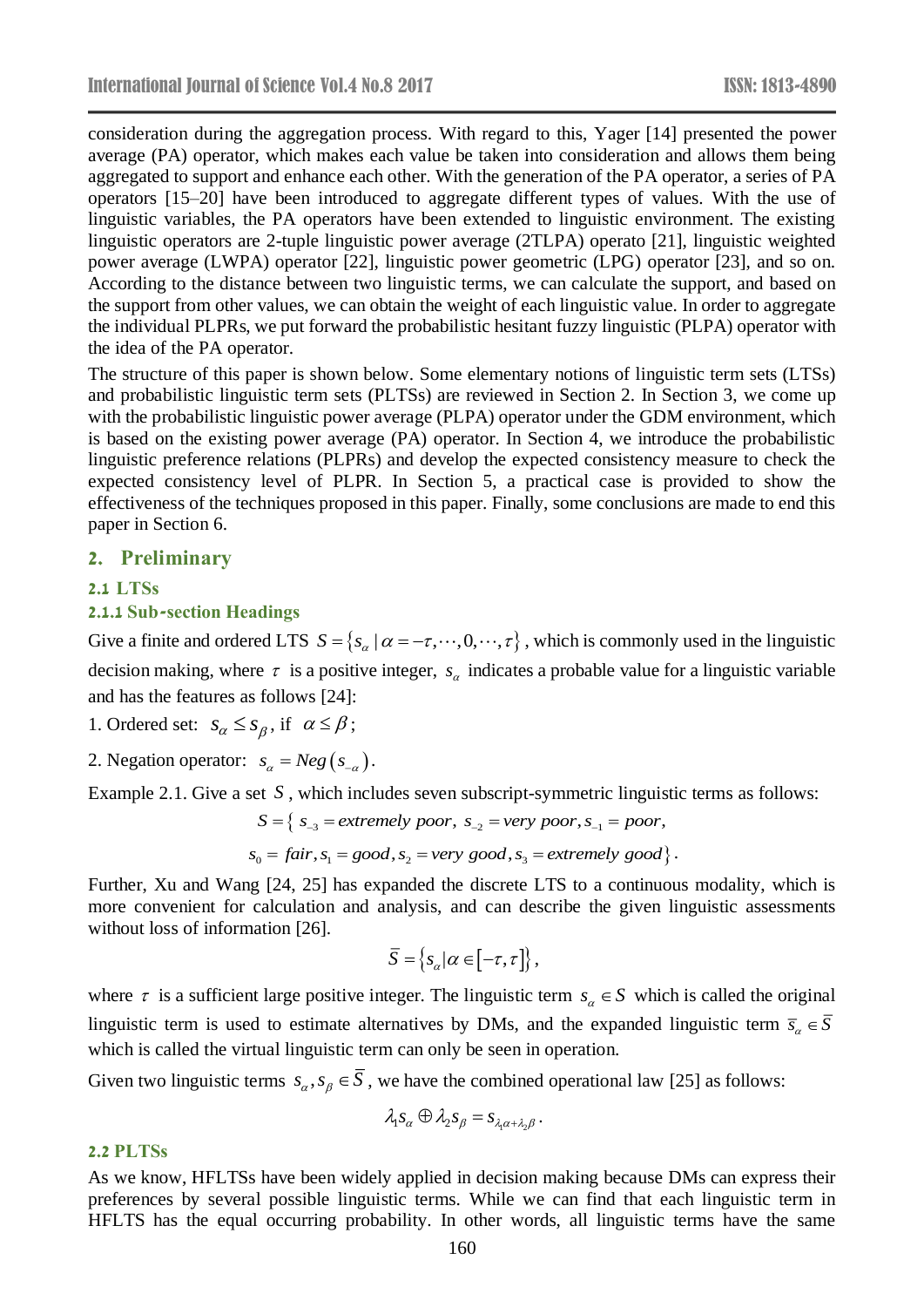importance, which is obviously problematic. Hence, Pang et al. [9] extended HFLTSs, then propose PLTSs by the following definition:

Definition 2.1. [9]. Given a linguistic term set  $S = \{s_{-r}, \dots, s_0, \dots, s_r\}$ , then a PLTS can be denoted as:

$$
L(p) = \left\{ L^{(k)}\left(p^{(k)}\right) | L^{(k)} \in S, p^{(k)} \ge 0, k = 1, 2, \cdots, \# L(p), \sum_{k=1}^{\# L(p)} p^{(k)} \le 1 \right\},\tag{2.1}
$$

where  $L^{(k)}(p^{(k)})$  represents a linguistic term  $L^{(k)}$  and its corresponding probability  $p^{(k)}$ ,  $#L(p)$ indicates the number of linguistic terms in  $L(p)$ .

There are two situations about the results of  $\sum_{k=1}^{H} p^{(k)}$ 1  $L(p)$ <sub>*x*</sub> $(k)$ </sub>  $\sum_{k=1}^{*L(P)} p^{(k)}$  shown as below:

1.  $\sum_{k=1}^{*L(p)} p^{(k)}$  $\sum_{k=1}^{L(p)} p^{(k)} < 1$  $\sum_{k=1}^{n(P)} p^{(k)}$  < 1 indicates that there exists partial probability lost because of DMs' limited cognition level;

2.  $\sum_{k=1}^{\#L(p)} p^{(k)}$  $\sum_{k=1}^{n(L)} p^{(k)} = 1$  shows the whole information of probabilities of all probable linguistic terms.

Especially, when the occurring probability of each linguistic term is equal, it means that the importance of each linguistic term is same, then PLTS is reduced to HFLTS. It is noted that if  $^{\#L(p)}$ <sub>n</sub> $(k)$  $\int_{-1}^{L(p)} p^{(k)} < 1$  $\sum_{k=1}^{n+1} p^{(k)}$  < 1, there always needs a normalization step in order to obtain complete assessment information. Pang at el. [9] gave the solution as follows:

Definition 2.2. [9]. Let  $L(p)$  be a PLTS and  $\sum_{k=1}^{H(L(p)} p^{(k)}$  $\sum_{k=1}^{L(p)} p^{(k)} < 1$  $\sum_{k=1}^{H} L(p) p^{(k)} < 1$ , then the associated PLTS  $\hat{L}(p)$  is defined by

$$
\dot{L}(p) = \left\{ L^{(k)} \left( p^{(k)} / \sum_{k=1}^{H(L(p)} p^{(k)} \right) \middle| k = 1, 2, ..., \# L(p) \right\},\tag{2.2}
$$

For a PLTS, there may exist two problems about the normalization of PLTSs. The first one is to assign the lost probabilistic information averagely, which is solved by the above definition. The other is to normalize the length of PLTSs for the convenience of calculation.

In order to make the linguistic term sets have the same number of terms, the proposed method in Ref. [9] is to increase the numbers of linguistic terms for the PLTSs in which the numbers of linguistic terms are relatively small. The added linguistic terms are the smallest ones, and the associated probabilities are zero. For convenience, the normalized PLTS is still denoted by  $L(p)$  in this paper.

We assume that all PLTSs have already been normalized. In other word, for any  $L(p)$  and  $L(p)$ ,

we have  $\sum_{k=1}^{H}(L(p))} p^{(k)} = \sum_{k=1}^{H}(L(p))} p^{(k)}$  $\sum_{k=1}^{L(p)} p^{(k)} = \sum_{k=1}^{*L(p)} p^{(k)} = 1$  $\sum_{k=1}^{H} p^{(k)} = \sum_{k=1}^{H} p^{(k)} = 1$  and  $H L(p) = H (p) = 2$ . Based on the assumption, Pang et al. [9] put forward some basic operations as follows:

Definition 2.3. [9]. Given two ordered PLTSs  $L(p)$ <sub>1</sub> and  $L(p)$ <sub>2</sub>,

$$
L(p)_{1} = \left\{ L^{(k)}(p^{(k)})_{1} | k = 1, 2, \cdots, \# L(p)_{1} \right\} \text{ and } L(p)_{2} = \left\{ L^{(k)}(p^{(k)})_{2} | k = 1, 2, \cdots, \# L(p)_{2} \right\}.
$$
  
Then

Then

$$
L(p)_{1} \oplus L(p)_{2} = \bigcup_{L_{1}^{(k)} \in L(p)_{1}, L_{2}^{(k)} \in L(p)_{2}} \left\{ p_{1}^{(k)} L_{1}^{(k)} \oplus p_{2}^{(k)} L_{2}^{(k)} \right\},
$$
\n(2.3)

Where  $L_1^{(k)}$  $L_1^{(k)}$  and  $L_2^{(k)}$  $\overline{c}$  $L_2^{(k)}$  are the k<sup>th</sup> linguistic terms in  $L(p)$ <sub>1</sub> and  $L(p)$ <sub>2</sub> severally,  $p_1^{(k)}$  $p_1^{(k)}$  and  $p_2^{(k)}$  $p_2^{(k)}$  are the probabilities of the *k*th linguistic terms in  $L(p)$ <sub>1</sub> and  $L(p)$ <sub>2</sub> severally.

By means of the above operational law, the calculation results may be beyond the bounds of PLTSs, and the corresponding probability information may be lost after operation. To avoid the situation and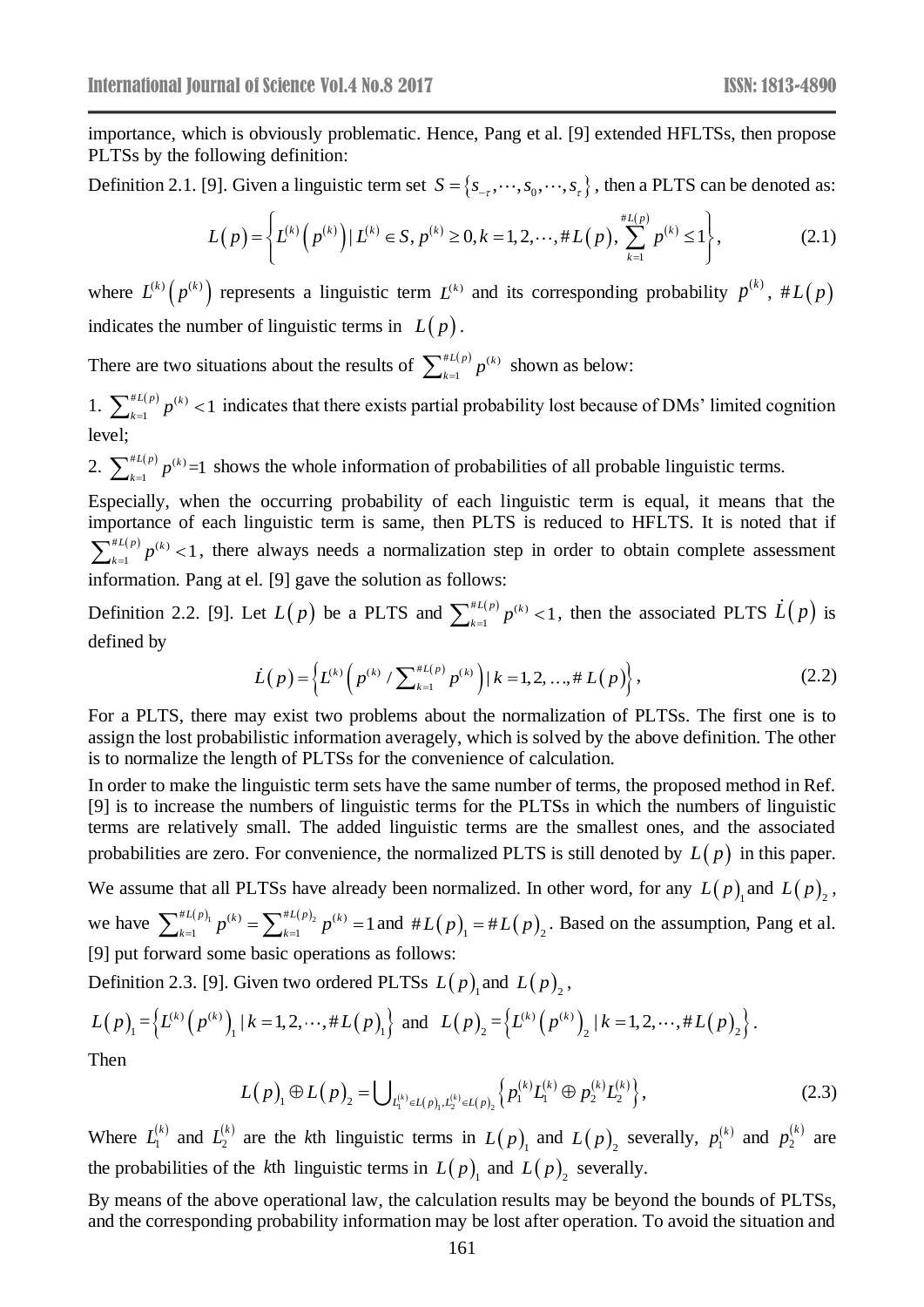keep the probability information, Gou and Xu [27] proposed the novel operational laws for PLTSs based on the equivalent transformation functions  $g$  and  $g^{-1}$ .

Definition 2.4. [27]. Let  $S = \{s_\alpha \mid \alpha = -\tau, \dots, 0, \dots, \tau\}$  be a LTS, and  $h_\gamma = \{\gamma \mid \gamma \in [0,1]\}$  be a HFE,  $L(p)$ <sub>1</sub> and  $L(p)$ <sub>2</sub> be two PLTSs, then:

$$
g: [-\tau, \tau] \to [0,1], g (s_{\alpha}) = \frac{\alpha + \tau}{2\tau} = \gamma,
$$
  
\n
$$
g^{-1}: [0,1] \to [-\tau, \tau], g^{-1}(\gamma) = s_{(2\gamma-1)\tau} = s_{\alpha},
$$
  
\n
$$
L(p)_{1} \oplus L(p)_{2} = g^{-1} \left( \bigcup_{\eta_{1}^{(i)} \in g(L_{1}), \eta_{2}^{(j)} \in g(L_{2})} \left\{ \left( \eta_{1}^{(i)} + \eta_{2}^{(j)} - \eta_{1}^{(i)} \eta_{2}^{(j)} \right) \left( p_{1}^{(i)} p_{2}^{(j)} \right) \right\} \right),
$$
  
\n
$$
i = 1, 2, \dots, \# L(p)_{1}, j = 1, 2, \dots, \# L(p)_{2}
$$
\n(2.4)

By Eq.  $(2.4)$ , we can retain the probability information in the calculation results and in the final result, we rank all the linguistic terms in increasing order.

According to the concept of PLTS, the score of one PLTS has been put forward in the next definition. Definition 2.5. [9, 28]. Let  $L(p) = \left\{ L^{(k)}(p^{(k)}) | L^{(k)} \in S, p^{(k)} \ge 0, k = 1, 2, \dots, \# L(p) \right\}$  be a PLTS, and  $I(L^{(k)})$  be the function to obtain the subscript of  $L^{(k)}$ . Then the score of  $L(p)$  can be denoted as:

$$
E\big(L\big(p\big)\big)=s_{\bar{\alpha}}\,,\tag{2.5}
$$

where  $\bar{\alpha} = \sum_{k=1}^{\#L(p)} I(L^{(k)}) \cdot p^{(k)} / \sum_{k=1}^{\#L(p)} p^{(k)}$  $1 \quad 1 \quad 1 \quad 1 \quad 2 \quad k=1$  $L(p)$   $\mathbf{L}(F(k))$   $(k)$   $\mathbf{\nabla}^{\#L}(p)$   $(k)$  $\bar{\alpha} = \sum_{k=1}^{\#L(P)} I\left(L^{(k)}\right) \cdot p^{(k)} / \sum_{k=1}^{\#L(P)} p^{(k)} \;.$ 

### **3. The probabilistic linguistic power average operator**

#### **3.1 The power average operator**

The PA operator makes each value be taken into consideration during the aggregation process and use them to obtain the aggregated weights. Yager [14] gave the following definition.

Definition 3.1. [14, 29]. Let  $a_1, a_2, \dots, a_m$  be the aggregated values. The PA operator is denoted as

$$
PA(a_1, a_2, \cdots, a_m) = \frac{\sum_{k=1}^{m} (1 + T(a_k)) a_k}{\sum_{k=1}^{m} (1 + T(a_k))},
$$
\n(3.1)

where  $T(a_k) = \sum_{l=1, l \neq k}^{m} \text{Sup}(a_k, a_l)$ ,  $k = 1, 2, \dots, m$ .

The  $Sup(a,b)$  represents the support for a from b, which meets the conditions:

1. 
$$
Sup(a,b) \in [0,1];
$$

- 2.  $Sup(a,b)=Sup(b,a);$
- 3.  $Sup(a,b) \geq Sup(c,d)$  if  $|a-b| \leq |c-d|$ .

The PA operator reflects that if aggregated values are more similar, then the weight is bigger.

#### **3.2 The probabilistic linguistic power average operator**

Under the linguistic decision making environment, a series of linguistic PA operators were introduced, such as the 2TLPA operator in Ref. [21]nand LP2TPA operator in Ref. [29]. Here we put forward the definition of the PLPA operator. First, we propose the distance measure between two PLTSs.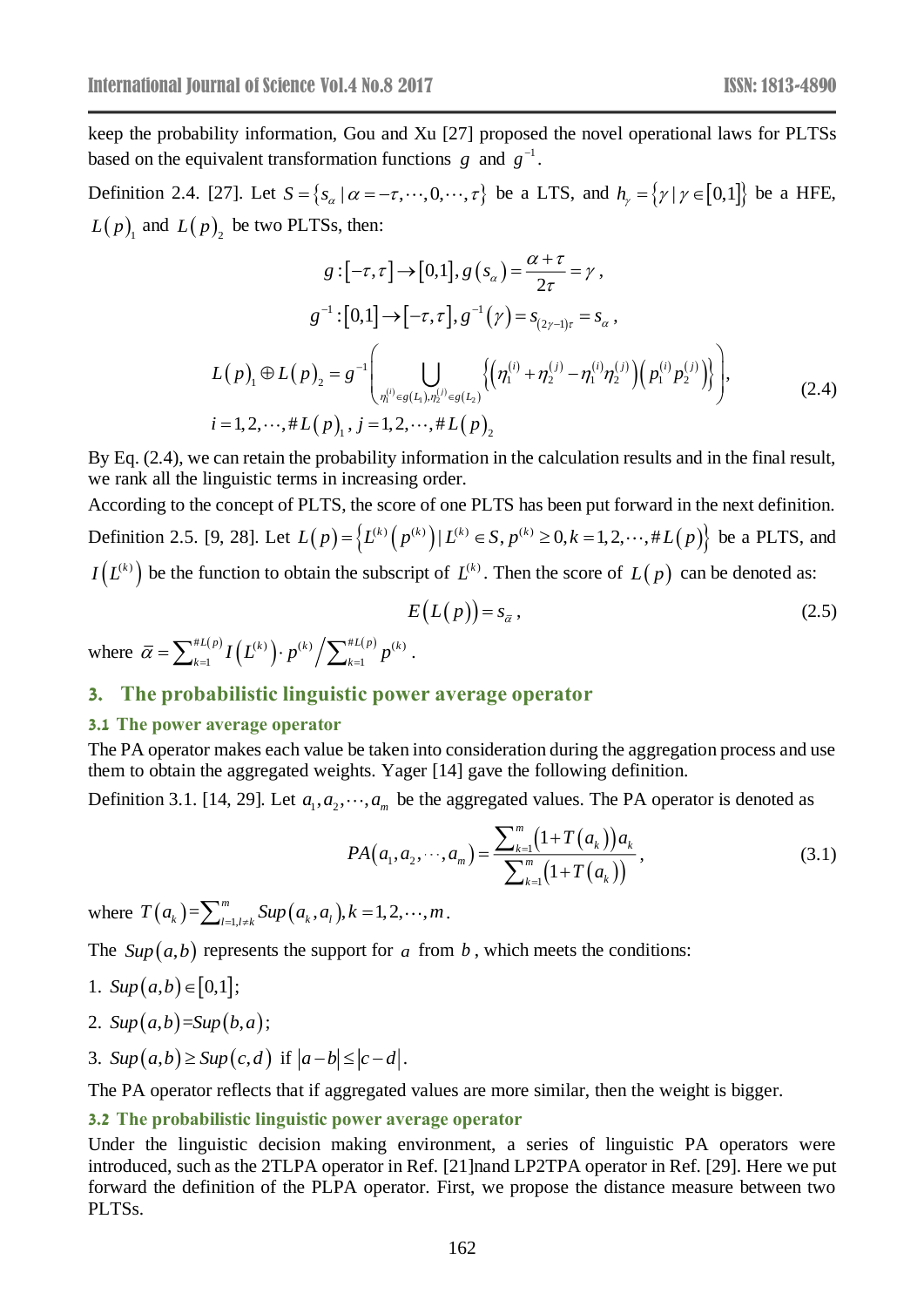Definition 3.2. Let  $S = \{s_\alpha \mid \alpha = -\tau, \dots, -1, 0, 1, \dots, \tau\}$  be a LTS,  $L(p)$  and  $L(p)$  be two PLTSs,  $(p)$ <sub>1</sub> = { $L^{(k)}(p^{(k)})$ <sub>1</sub> | k = 1, 2, ···, #  $L(p)$ <sub>1</sub>}  $L(p) = \left\{ L^{(k)}(p^{(k)})_1 \mid k=1,2,\dots, \# L(p)_1 \right\}$  and  $L(p) = \left\{ L^{(k)}(p^{(k)})_2 \mid k=1,2,\dots, \# L(p)_2 \right\}$  $L(p)_{2} = \left\{ L^{(k)}(p^{(k)})_{2} \mid k=1,2,\cdots,\#L(p)_{2} \right\}$ , then the distance measure between  $L(p)$  and  $L(p)$  is defined as  $d(L(p)$ <sub>1</sub>,  $L(p)$ <sub>2</sub> $)$ , which satisfies:

1.  $0 \le d(L(p)_{1}, L(p)_{2}) \le 1;$ 2.  $d(L(p)_{1}, L(p)_{2})=0$  if and only if  $L(p)_{1} = L(p)_{2}$ ; 3.  $d(L(p)_{1}, L(p)_{2})=d(L(p)_{2}, L(p)_{1}).$ 

Xu [24] has defined the distance between two linguistic variables  $s_{\alpha}, s_{\beta} \in S$ , which is shown by the next formula:

$$
d\left(s_\alpha,s_\beta\right)=\frac{|\alpha-\beta|}{2\tau},
$$

where  $2\tau$  is the number of the linguistic terms in the set S.

According to the score function, we can obtain the expectation linguistic term of PLTS. Then the definition of the distance measure between two PLTSs is given as follows:

Definition 3.3. Let  $L(p) = \{L^{(k)}(p^{(k)})_1 | k = 1, 2, \dots, \# L(p) \}$  $L(p) = \left\{ L^{(k)} (p^{(k)})_1 \mid k = 1, 2, \dots, \# L(p)_1 \right\}$  and  $L(p) = \left\{ L^{(k)} (p^{(k)})_2 \right\}$  $L(p)_{2} = \left\{ L^{(k)}\left(p^{(k)}\right)_{2} \mid k=1,2,\right\}$ ,# $L\bigl(\,p\,\bigr)_2\bigr\}$  be two PLTSs, then we have

$$
d(L(p)_1, L(p)_2) = \frac{|I(E(L(p)_1)) - I(E(L(p)_2))|}{2\tau}.
$$
\n(3.2)

Similar to the method proposed by Yager [14], we propose the support function of PLTSs. Definition 3.4. Let  $L(p)$ <sub>1</sub>,  $L(p)$ <sub>2</sub>,  $\cdots$ ,  $L(p)$ <sub>*m*</sub> be a set of PLTSs. The support function between two PLTSs is defined as the function  $Sup(L(p)_{k}, L(p)_{l})$ , which meets the conditions:

1.  $Sup(L(p)_{k}, L(p)_{l}) \in [0,1];$ 2. Sup $\left(L(p)__{_{\!k}},L(p)__{_{\!l}}\right)$ =Sup $\left(L(p)__{_{\!l}},L(p)__{_{\!k}}\right);$ 

3.  $Sup(L(p)_k, L(p)_l) \geq Sup(L(p)_i, L(p)_j)$  if  $d(L(p)_k, L(p)_l) \leq d(L(p)_i, L(p)_j)$ , where is defined by Eq. (3.2);

Definition 3.5. Let  $L(p)$ <sub>1</sub>,  $L(p)$ <sub>2</sub>,  $\cdots$ ,  $L(p)$ <sub>*m*</sub> be the aggregated PLTSs. A PLPA operator is defined as

$$
PLPA(L(p), L(p), L(p)) = \frac{\sum_{k=1}^{m} (1 + T(L(p), E))L(p)}{\sum_{k=1}^{m} (1 + T(L(p), E))},
$$
\n(3.3)

where  $T(L(p)_{k}) = \sum_{l=1, l \neq k}^{m} \text{Sup}(L(p)_{k}, L(p)_{l}), k = 1, 2, \cdots, m$ .

# **4. The probabilistic linguistic preference relations**

#### **4.1 PLPRs**

Similar to linguistic preference relations (LPRs) and hesitant fuzzy linguistic preference relations (HFLPRs). Zhang et al. [28] proposed probabilistic linguistic preference relations (PLPRs) on the basis of PLTSs.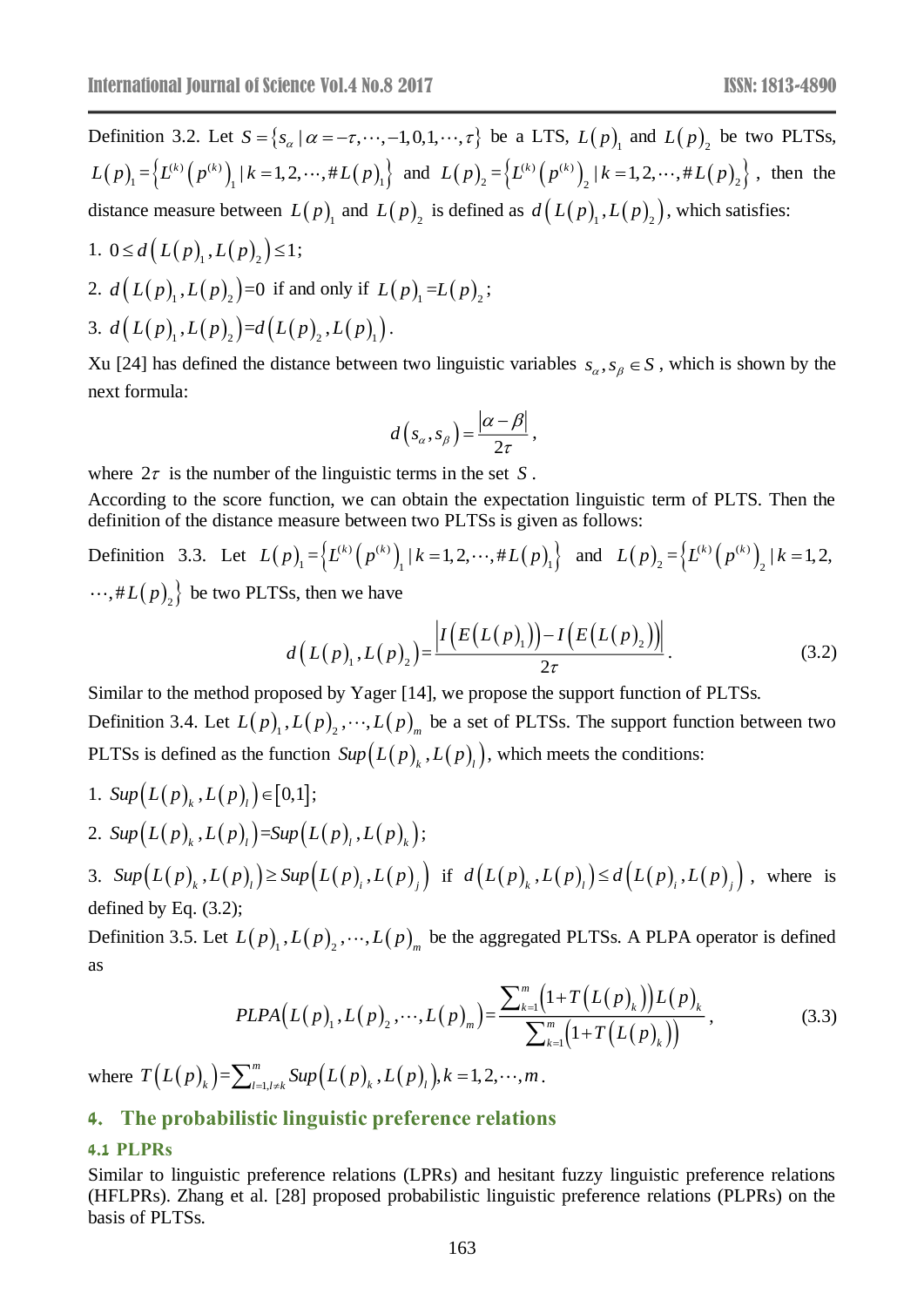Definition 4.1. [28] If  $X = (x_1, x_2, \dots, x_n)$  is a fixed set, then the PLPR  $H^P$  on X is defined as a matrix  $H^P = (L_{ij} (p_{ij}))$ <sub>n</sub>  $H^{\prime} = (L_{ij}(p_{ij}))_{n \times n}$  $\begin{split} = \Bigr(L_{\vec{y}}\,\bigl(\,p_{\vec{y}}\,\bigr)\Bigr)_{\!\scriptscriptstyle n\times n} \;, \;\;\text{where}\;\; L_{\vec{y}}\,\Bigl(\,p_{\vec{y}}\,\Bigr) = \Bigl\{ L_{\vec{y}}^{(1)}\,\Bigl(\,p_{\vec{y}}^{(1)}\Bigr), \;\; L_{\vec{y}}^{(2)}\,\Bigl(\,p_{\vec{y}}^{(2)}\Bigr), \cdots, \;\; L_{\vec{y}}^{\bigl(\#L_{\vec{y}}\bigl(\,p_{\vec{y}}\bigr)\bigr)} \Bigl(\,p_{\vec{y}}^{\bigl(\$  $\left\{L^{(1)}_{ij}\Big(\,p_{ij}^{(1)}\Big),\;\; L^{(2)}_{ij}\Big(\,p_{ij}^{(2)}\Big), \cdots,\;\; L^{(\# L_{ij} \big(\,p_{ij}\big)\big)}_{ij}\Big(\,p_{ij}^{\big(\# L_{ij} \big(\,p_{ij}\big)\big)}\Big)\right\}$ ,  $L_{ii}^{(2)}\left(p_{ii}^{(2)}\right), \cdots$ ,  $L_{ii}^{(3)}\left(p_{ii}^{(3)}\right)p_{ii}^{(3)}\left(p_{ii}^{(4)}\right)$  is a FLPR, which indicates the preferred degree or intensity of the alternative  $x_i$  over  $x_j$ , and # $L_{ij}(p_{ij})$ <sub>n</sub> $(q)$  $\sum_{i=1}^{L_{ij}(p_{ij})} p_{ij}^{(q)} = 1$  $\sum_{q=1}^{n} p_{ij}^{(q)} p_{ij}^{(q)} = 1$ .  $L_{ij} (p_{ij})$  is a PLTS, and must satisfy the following conditions as well: 1.  $L_{ij}^{(k)} \oplus L_{ji}^{(k)} = s_0, p_{ij}^{(k)} = p_{ji}^{(k)};$ 2.  $L_{ii}^{(k)} = s_0, p_{ii}^{(k)} = 1;$ 3.  $L_{ij}^{(k)} < L_{ij}^{(k+1)}$  and  $L_{ji}^{(k+1)} < L_{ji}^{(k)}$ , where  $j > i$ ,  $k \in \{1, 2, \dots, #L_{ij}(p_{ij})-1\}$ ,  $i = 1, 2, \dots, n-1$ ,  $j = 2, 3, \dots, n$ ,  $#L_{ij}(p_{ij})$  is the number of possible elements in  $L_{ij}(p_{ij})$ , and  $#L_{ij}(p_{ij}) = #L_{ji}(p_{ji})$ ,  $p_{ij}^q \in [0,1]$  is the probability of  $L_{ij}^{(k)}$  in  $L_{ij}(p_{ij})$ .

### **4.2 Consistency measures**

Definition 4.2. [30]. For a set of alternatives  $X = \{x_1, x_2, \dots, x_n\}$ , there is a fuzzy preference relation  $R = (r_{ij})_{n \times n}$  $=\left(r_i\right)_{n\times n}$ , where  $r_i \in [0,1]$ , reflects the preference degree of  $x_i$  over  $x_j$ ,  $r_i = 0.5$ ,  $r_j + r_{ji} = 1$ , R is said to be multiplicatively consistent if  $r_{ik} \cdot r_{kj} \cdot r_{ji} = r_{ki} \cdot r_{kj} \cdot r_{ij}$   $(i, j, k = 1, 2, \dots, n)$ , which can be denoted as follows:

$$
r_{ij} = \frac{\omega_i}{\omega_i + \omega_j}, \forall i, j = 1, 2, \cdots, n,
$$
\n(4.1)

where  $\omega = (\omega_1, \omega_2, ..., \omega_n)$  is the priority vector of R. This vector must satisfy  $\sum_{i=1}^{n} \omega_i = 1$ 1  $\sum_i \omega_i = 1$ , and *i*  $\omega_i > 0, i \in N$ .

According to the above definition of consistency, we propose the definition of expected consistency for PLPRs, which is multiplicatively consistent as well.

Definition 4.3. If  $X = \{x_1, x_2, \dots, x_n\}$  is a set of alternatives, and  $H^P = \left(L_{ij}\left(p_{ij}\right)\right)_n$  $H^F = (L_{ij} (p_{ij}))_{n \times n}$  $= (L_{ii} (p_{ii}))$  is a PLPR, where  $\begin{split} L_{i j}\left(\, p_{i j}\,\right)=&\,\,\,\left\{ L_{i j}^{(1)}\left(\, p_{i j}^{(1)}\right), \;\; L_{i j}^{(2)}\left(\, p_{i j}^{(2)}\right), \cdots, \;\; L_{i j}^{\left(\# L_{i j}\left(\, p_{i j}\right)\right)}\right\} \left(\, p_{i j}^{\left(\# L_{i j}\left(\, p_{i j}\right)\right)}\,\right. \end{split}$  $\left\{L^{(1)}_{ij}\Big(\,p_{ij}^{(1)}\Big),\;\; L^{(2)}_{ij}\Big(\,p_{ij}^{(2)}\Big), \cdots,\;\; L^{(\# L_{ij} \big(\,p_{ij}\big)\big)}_{ij}\Big(\,p_{ij}^{\big(\# L_{ij} \big(\,p_{ij}\big)\big)}\Big)\right\}$ ,  $L_i^{(2)}\left[p_i^{(2)}\right], \dots, L_i^{(-\eta_i(r_i))}\left[p_i^{(-\eta_i(r_i))}\right]\}$  is a PLTS, indicating the possible priority intensity for  $x_i \succ x_j$ , then  $H^P$  is expectedly consistent if

 $I(\overline{e}_{ik})\cdot I(\overline{e}_{kj})\cdot I(\overline{e}_{ji})=I(\overline{e}_{ki})\cdot I(\overline{e}_{jk})\cdot I(\overline{e}_{ij})$ ,  $(i, j, k = 1, 2, \dots, n)$ , which can be presented by the following formula:

$$
I\left(\overline{e}_{ij}\right) = \sum_{q=1}^{\#L_{ij}\left(p_{ij}\right)} \frac{I\left(L_{ij}^{(q)}\right) + \tau}{2\tau} \cdot p_{ij}^{(q)} = \frac{\omega_i}{\omega_i + \omega_j}, \forall i, j = 1, 2, \cdots, n
$$
\n(4.2)

where  $\overline{e}_{ij} = s_{\overline{\alpha}}$  is the expected linguistic term of the PLTS,

then  $I(\overline{e}_{ij}) = I(s_{\overline{\alpha}})$  ${}^{*L_{ij}\left(p_{ij}\right)}\frac{I\left(L_{ij}^{\left(q\right)}\right)+\tau}{I\left(l_{ij}^{\left(q\right)}\right)+\tau},\;n^{\left(q\right)}$  $\frac{1}{2}$ *ij ij*  $L_{ij}(p_{ij}) I(L_{ij}^{(q)}) + \tau_{ij}^{(q)}$ *ij*  $\int f(\frac{\partial \bar{a}}{\partial t}) d\theta d\theta$   $\int d\theta d\theta$   $\int d\theta d\theta$   $\int d\theta d\theta$ *L*  $I(\bar{e}_{ii}) = I(s_{\bar{a}}) = \bar{\alpha} = \sum_{k=1}^{n} \frac{I(\bar{e}_{ij})}{I(\bar{e}_{ij})} \frac{I(\bar{e}_{ij})}{I(\bar{e}_{ij})} \cdot p$ *I*  $s_{\bar{\alpha}}$ τ ïτ  $\alpha = \sum_{q=1}^n$  $= I(s_{\overline{\alpha}}) = \overline{\alpha} = \sum_{q=1}^{\#L_{ij}(p_{ij})} \frac{I(\overline{L_{ij}^{(q)}}) + \tau}{2\pi} \cdot p_{ij}^{(q)}$ , and  $\omega = (\omega_1, \omega_2, ..., \omega_n)$  is the priority vector of *<sup>P</sup> H* meeting 1  $\sum_{i=1}^n a_i = 1$ *i i*  $\sum \omega_i = 1$ , and  $\omega_i > 0, i \in N$ .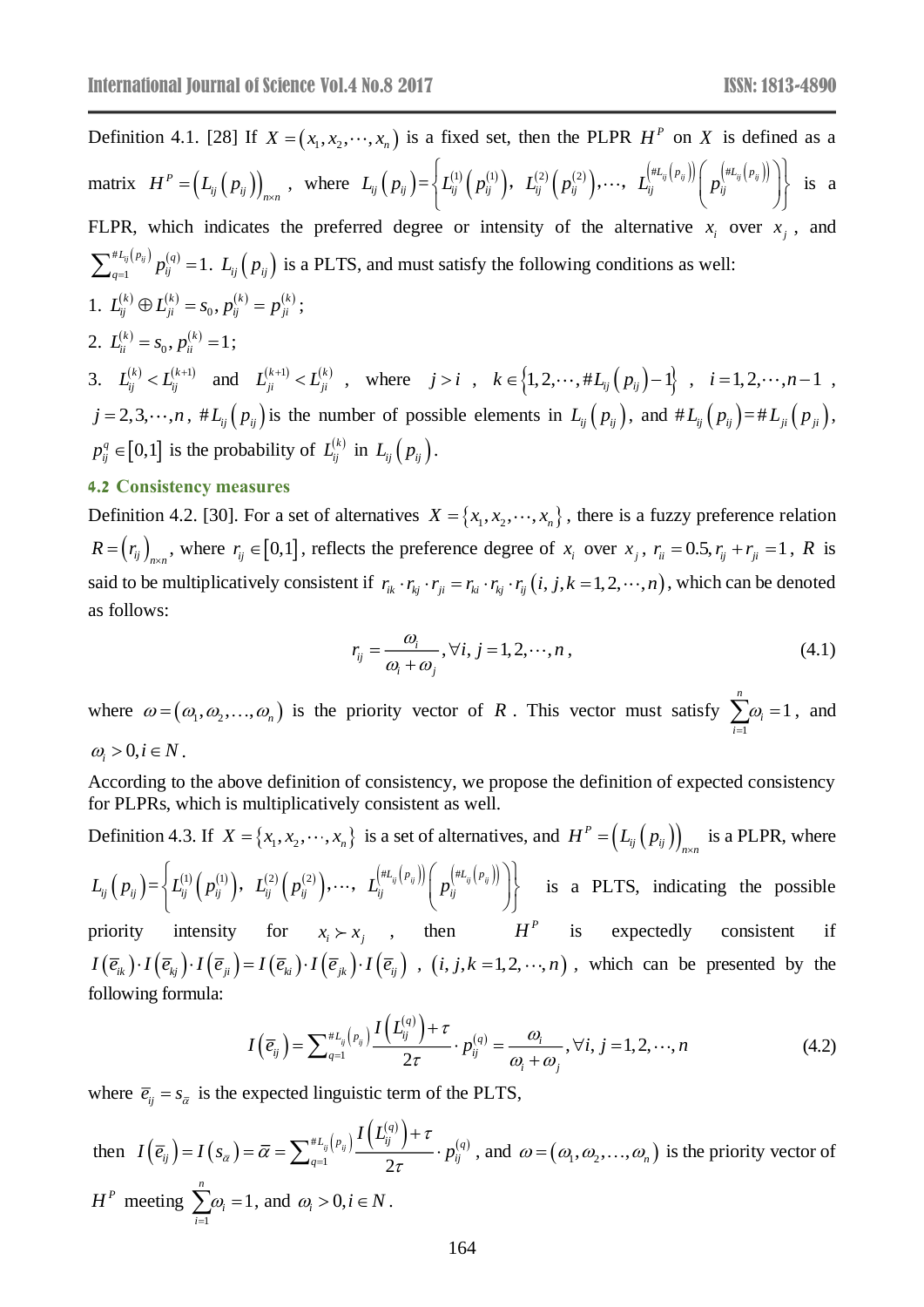Based on the above definition, we develop a modeling method inspired by the method proposed in Ref. [31] to check whether the PLPR is expectedly consistent or not and to obtain the priority weights of alternatives.

By Eq. (4.2), we have 
$$
\sum_{q=1}^{*L_{ij}(p_{ij})}\frac{I(L_{ij}^{(q)})+\tau}{2\tau}\cdot p_{ij}^{(q)}=\frac{\omega_i}{\omega_i+\omega_j}, \forall i, j=1,2,\cdots,n.
$$

Let  $\varepsilon_{ij} = (\omega_i + \omega_j)$  $^{#L}_{\mathit{ij}}\left(\mathit{p}_{\mathit{ij}}\right) \frac{I\left(\mathit{L}^{(q)}_{\mathit{ij}}\right)+\tau}{I\cdot \boldsymbol{p}^{(q)}}$ <sup>1</sup> 2 *ij ij*  $L_{ij}(p_{ij}) I(L_{ij}^{(q)}) + \tau_{ij}(q)$ *i*  $\left(\begin{array}{ccc} c_i & c_j \end{array}\right)$   $\angle q=1$   $\gamma_{\tau}$   $\begin{array}{ccc} r_{ij} & c_j \end{array}$ *L p*  $I(L_{ii}^{q})+\tau$  $\varepsilon_{ii} = \omega_i + \omega_i$ τ  $(\omega_i + \omega_j) \cdot \sum_{q=1}^{\infty} q_q \cdot \sum_{\tau} \cdots \sum_{q} \cdot p_{ij}^{(\tau)} - \omega_i$  $=\left(\omega_i+\omega_j\right)\cdot\sum_{q=1}^{*L_{ij}(p_{ij})}\frac{I(L_{ij}^{L})+\tau}{2\tau}\cdot p_{ij}^{(q)}-\omega_i$ , we must find the minimization of  $\varepsilon_{ij}$  for all  $i, j \in N$  to make sure of more consistent preferences by the following model.

$$
\min \quad \mathcal{E}_{ij} = \left(\omega_i + \omega_j\right) \cdot \sum_{q=1}^{\#L_{ij}\left(p_{ij}\right)} \frac{I\left(L_{ij}^{(q)}\right) + \tau}{2\tau} \cdot p_{ij}^{(q)} - \omega_i
$$
\n
$$
\text{(MOD 1)} \quad \sum_{i=1}^{n} \omega_i = 1, \omega_i > 0
$$
\n
$$
\vdots \quad \sum_{i=1}^{n} \omega_i = 1, \omega_i > 0
$$
\n
$$
(4.3)
$$

Without loss of generality, we consider that all the goal functions  $\varepsilon_{ij}(i, j = 1, 2, \dots, n, j > i)$  are fair, and  $d_{ij}^+, d_{ij}^-$  represent the positive and negative deviation to the objective  $\varepsilon_{ij}$  respectively. Then we can transform the model into the following optimization model.

$$
\begin{aligned}\n\text{min} \quad & D = \sum_{i=1}^{n} \sum_{j>i}^{n} d_{ij}^{+} + d_{ij}^{-} \\
\text{(MOD 2)} \quad & \begin{cases}\n\left(\omega_{i} + \omega_{j}\right) \cdot \sum_{q=1}^{*L_{ij}} \left(\nu_{ij}\right) \frac{I\left(L_{ij}^{(q)}\right) + \tau}{2\tau} \cdot p_{ij}^{(q)} - \omega_{i} - d_{ij}^{+} + d_{ij}^{-} = 0, \\
\sum_{i=1}^{n} \omega_{i} = 1, \omega_{i} > 0, i \in 1, 2, \dots, n, \\
d_{ij}^{+}, d_{ij}^{-} \geq 0, i, j = 1, 2, \dots, n, j > i.\n\end{cases}\n\end{aligned} \tag{4.4}
$$

In order to check the expected consistency of PLPR,  $ECI_{H^P}$  of PLPR is proposed, which is based upon the  $d_{ij}^+$  and  $d_{ij}^-$ .

$$
ECI_{H^P} = \frac{2\sum_{j=i+1}^{n} \sum_{i=1}^{n-1} \left(d_{ij}^+ + d_{ij}^-\right)}{n(n-1)}
$$
(4.5)

In general, if  $ECI_{H^P} \leq 0.02$ , then the expected consistency of the PLPRs is acceptable. If  $FCI_{H^P} > 0.02$ , then the  $FCI_{H^P}$  needs to be improved. In chapter 5, we give an illustration to explain the feasibility of this modeling method.

#### **5. Illustrative example**

ERP (enterprise resource planning) is a new generation of information system, which is based on the era of network. It is widely used to achieve the update of management, so that information technology plays an important role in the development of enterprises.

One company is prepared to introduce a suitable ERP software for the company's development. There are four candidate ERP software available, denoted as  $X = \{x_1, x_2, x_3, x_4\}$ . The vice-general manager in charge of information technology, group information center director, and information technology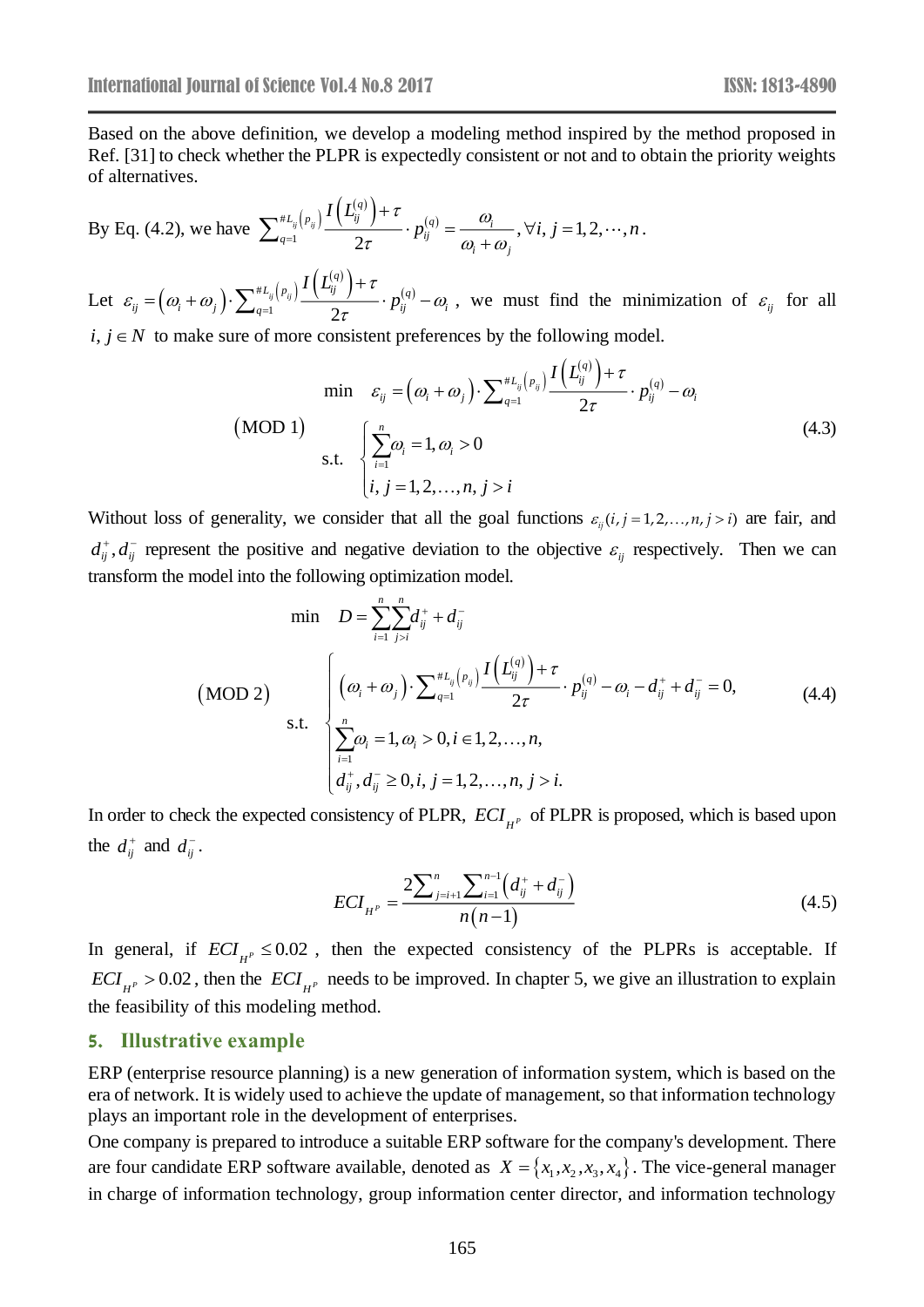expert are responsible for this decision making problem, whose weight vector  $v = (v_1, v_2, ..., v_n)$  is unknown.

Step 1. Three decision makers give the PLPRs as shown below.

$$
H_1^P = \begin{cases} \{s_{-1}(0.8), s_{-2}(0.2)\} & \{s_{-1}(0.7), s_{0}(0.3)\} & \{s_{-2}(0.5), s_{-1}(0.5)\} \\ \{s_{1}(0.8), s_{-2}(0.2)\} & \{s_{0}(1)\} & \{s_{-2}(0.9), s_{-1}(0.1)\} & \{s_{-3}(0.7), s_{-2}(0.3)\} \\ \{s_{1}(0.7), s_{0}(0.3)\} & \{s_{2}(0.9), s_{1}(0.1)\} & \{s_{0}(1)\} & \{s_{-1}(0.8), s_{0}(0.2)\} \\ \{s_{2}(0.5), s_{1}(0.5)\} & \{s_{3}(0.7), s_{2}(0.3)\} & \{s_{1}(0.8), s_{0}(0.2)\} & \{s_{0}(1)\} \\ \{s_{-1}(0.5), s_{0}(0.5)\} & \{s_{-1}(0.5), s_{0}(0.5)\} & \{s_{1}(0.9), s_{2}(0.1)\} & \{s_{0}(0.6), s_{1}(0.4)\} \\ \{s_{-1}(0.4), s_{-2}(0.6)\} & \{s_{-1}(0.9), s_{-2}(0.1)\} & \{s_{0}(1)\} & \{s_{0}(0.1), s_{1}(0.9)\} \\ \{s_{0}(0.6), s_{-1}(0.4)\} & \{s_{0}(0.1), s_{-1}(0.9)\} & \{s_{2}(0.2), s_{1}(0.8)\} & \{s_{0}(1)\} \\ \{s_{0}(0.6), s_{-1}(0.4)\} & \{s_{0}(0.1), s_{-1}(0.9)\} & \{s_{2}(0.2), s_{1}(0.5)\} & \{s_{0}(0.8), s_{1}(0.2)\} \\ \{s_{2}(0.6), s_{-3}(0.4)\} & \{s_{0}(1)\} & \{s_{-2}(0.5), s_{-1}(0.5)\} & \{s_{0}(0.8), s_{1}(0.2)\} \\ \{s_{2}(0.5), s_{1}(0.5)\} & \{s_{0}(1)\} & \{s_{0}(1)\} & \{s_{0}(1)\} & \{s_{0}(0.2), s_{1}(0.3)\} \\ \{s_{0}(0.8), s_{-1
$$

Step 2. Use MOD 2 to check whether the expected consistency of PLPR is acceptable or not. We take  $H_1^P$  as an example, then get the following optimization model.

$$
\begin{aligned}\n\min \quad & D = \sum_{i=1}^{4} \sum_{j>i}^{4} d_{ij}^{+} + d_{ij}^{-} \\
& \left( \omega_{1} + \omega_{2} \right) \cdot \sum_{q=1}^{2} \frac{I\left(L_{12}^{(q)}\right) + 3}{6} \cdot p_{12}^{(q)} - \omega_{1} - d_{12}^{+} + d_{12}^{-} = 0, \\
& \left( \omega_{1} + \omega_{3} \right) \cdot \sum_{q=1}^{2} \frac{I\left(L_{13}^{(q)}\right) + 3}{6} \cdot p_{13}^{(q)} - \omega_{1} - d_{13}^{+} + d_{13}^{-} = 0, \\
& \left( \omega_{1} + \omega_{4} \right) \cdot \sum_{q=1}^{2} \frac{I\left(L_{14}^{(q)}\right) + 3}{6} \cdot p_{14}^{(q)} - \omega_{1} - d_{14}^{+} + d_{14}^{-} = 0, \\
& \text{s.t.} \quad \left\{ \left( \omega_{2} + \omega_{3} \right) \cdot \sum_{q=1}^{2} \frac{I\left(L_{23}^{(q)}\right) + 3}{2\tau} \cdot p_{23}^{(q)} - \omega_{2} - d_{23}^{+} + d_{23}^{-} = 0, \\
& \left( \omega_{2} + \omega_{4} \right) \cdot \sum_{q=1}^{2} \frac{I\left(L_{24}^{(q)}\right) + 3}{6} \cdot p_{24}^{(q)} - \omega_{2} - d_{24}^{+} + d_{24}^{-} = 0, \\
& \left( \omega_{3} + \omega_{4} \right) \cdot \sum_{q=1}^{2} \frac{I\left(L_{34}^{(q)}\right) + 3}{6} \cdot p_{34}^{(q)} - \omega_{3} - d_{34}^{+} + d_{34}^{-} = 0, \\
& \sum_{i=1}^{4} \omega_{i} = 1, \omega_{i} > 0 \\
& \left| \sum_{i=1}^{4} \omega_{i} = 1, \omega_{i} > 0, \\
& \left| \sum_{i=1}^{4} \omega_{i} = 0, i, j = 1, 2, 3, 4, j > i.\n\end{aligned} \right.
$$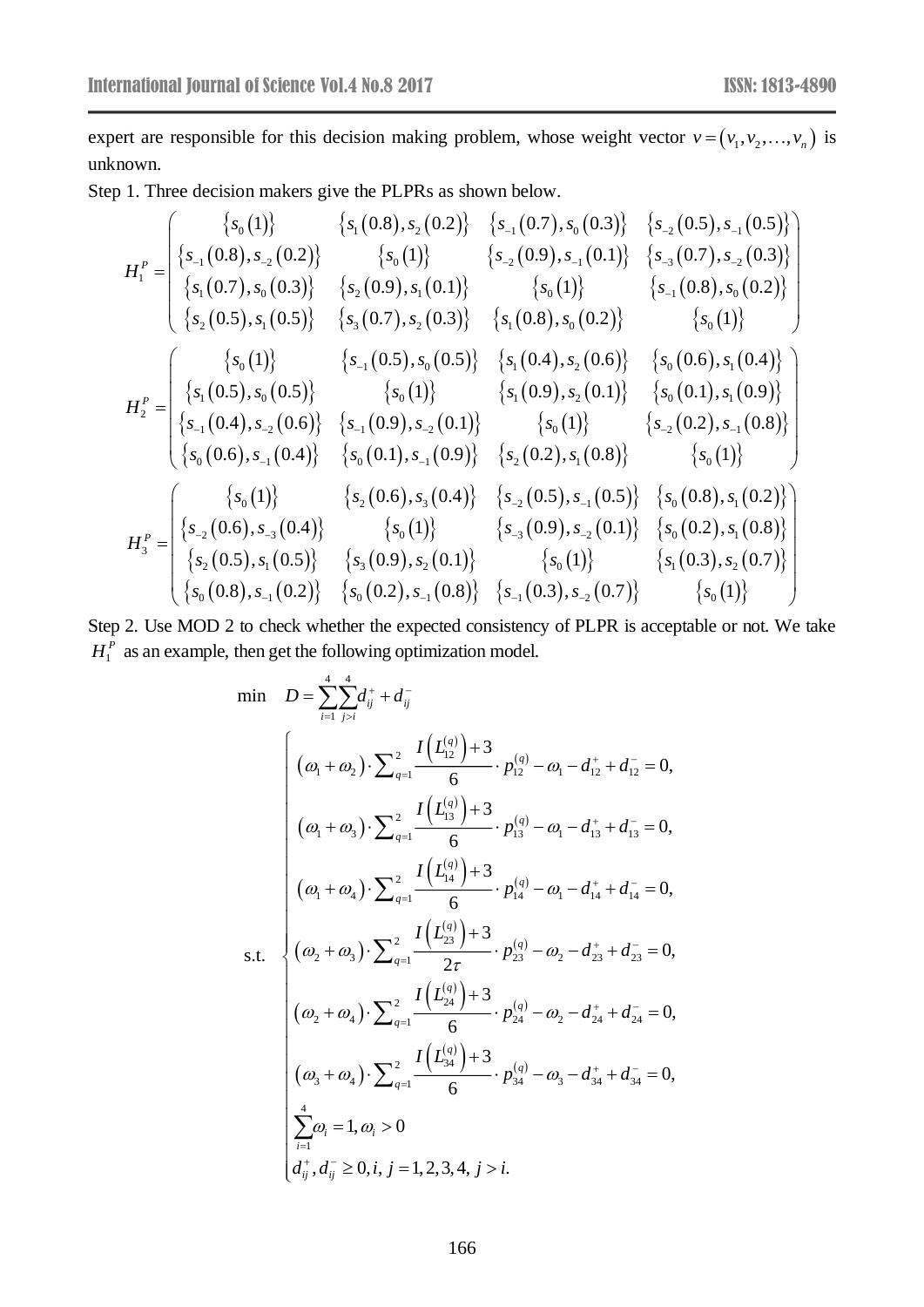By solving this optimization model, we obtain the following results:  $D = 0.0484$ ,  $\omega_1 = 0.1632$ ,  $\omega_2 = 0.0636$ ,  $\omega_3 = 0.2835$ ,  $\omega_4 = 0.4897$ ,  $d_{12}^- = 0.0044$ ,  $d_{13}^+ = 0.0080$ ,  $d_{24}^- = 0.0360$ ,  $d_{12}^+ = d_{13}^- = d_{14}^+ = d_{14}^- = d_{23}^+ = d_{24}^- = d_{34}^+ = d_{34}^- = 0$  . According to the Eq. (4.5), we have 1  $ECI_{H_1^p} = 0.0081 < 0.02$ , so the expected consistency of  $H_1^p$  is acceptable.

 $ECI_{H_1^P} = 0.0081 < 0.02$ , so the expected consistency of  $H_1^P$  is acceptable.<br>By the same way, we obtain  $ECI_{H_2^P} = 0.0117 < 0.02$ ,  $ECI_{H_3^P} = 0.0192 < 0.02$ . Hence, the PLPRs given by three decision makers are all of the acceptable consistency. However, the weight vector  $v = (v_1, v_2, \dots, v_n)$  of DMs is unknown. We can use the PLPA operator to obtain the weight of each linguistic value. Then use them to aggregate.

Step 3. The individual PLPRs are aggregated into one aggregated HFLPR by using the PLPA operator.

Assume that the support function is given by\n
$$
Sup\left(L_{ij}(p_{ij})_k, L_{ij}(p_{ij})_l\right) = 1 - \frac{d\left(L_{ij}(p_{ij})_k, L_{ij}(p_{ij})_l\right)}{\sum_{k,l=1,k\n(5.1)
$$

where

$$
d(L_{ij}(p_{ij})_{k}, L_{ij}(p_{ij})_{l}) = \frac{\left| I(E(L_{ij}(p_{ij})_{k})) - I(E(L_{ij}(p_{ij})_{l})) \right|}{2\tau}
$$
\n(5.2)

The supports of the PLTS  $L_{ij}(p_{ij})_k$ ,  $T(L_{ij}(p_{ij})_k), i, j = 1, 2, 3, 4, i \neq j$ , are got as

$$
T_{1} = \begin{pmatrix}\n- & 1.5000 & 1.5001 & 1.0526 \\
1.5000 & - & 1.5000 & 1.0139 \\
1.5001 & 1.5000 & - & 1.4999 \\
1.0526 & 1.0139 & 1.4999 & -\n\end{pmatrix}
$$
\n
$$
T_{2} = \begin{pmatrix}\n- & 1.2069 & 1.1291 & 1.4473 \\
1.2069 & - & 1.1250 & 1.4861 \\
1.1291 & 1.1250 & - & 1.4311 \\
1.4473 & 1.4861 & 1.4311 & -\n\end{pmatrix}
$$
\n
$$
T_{3} = \begin{pmatrix}\n- & 1.2931 & 1.3710 & 1.5001 \\
1.2931 & - & 1.3750 & 1.5000 \\
1.3710 & 1.3750 & - & 1.0690 \\
1.5001 & 1.5000 & 1.0690 & -\n\end{pmatrix}
$$

We take  $T(L_{12}(p_{12})_k)$ ,  $k = 1, 2, 3$  as an example to show the computational process clearly. The distances between  $L_{12}(p_{12})_1, L_{12}(p_{12})_2, L_{12}(p_{12})_3$  are calculated by Eq. (5.2) as  $d(L_{12}(p_{12})_1, L_{12}(p_{12})_3) = 0.2$ , and  $d(L_{12}(p_{12})_2, L_{12}(p_{12})_3) = 0.4833$ . The supports between  $L_{12} (p_{12})_1, L_{12} (p_{12})_2, L_{12} (p_{12})_3$  are obtained by Eq. (5.1) as follows:  $Sup(L_{12}(p_{12})_1, L_{12}(p_{12})_2) = 1 - \frac{0.2833}{0.9666} = 0.7069$ ,  $Sup(L_{12}(p_{12})_1, L_{12}(p_{12})_3) = 0.7931$ ,  $Sup(L_{12}(p_{12}), L_{12}(p_{12}), )=0.5$ .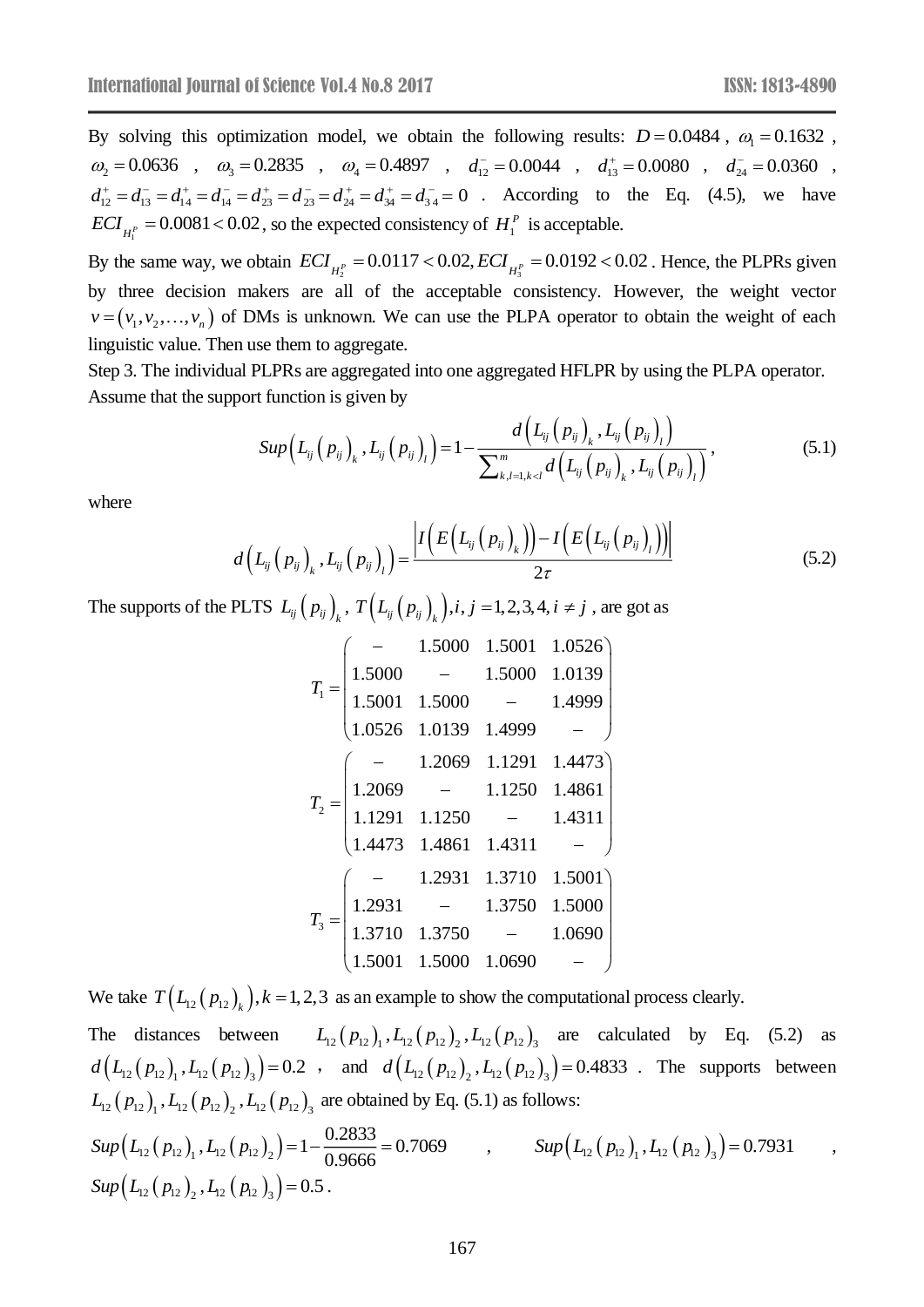Hence, we can get the supports of 
$$
L_{12}(p_{12})_1
$$
,  $L_{12}(p_{12})_2$ ,  $L_{12}(p_{12})_3$  as  
\n
$$
T(L_{12}(p_{12})_1) = \text{Sup}(L_{12}(p_{12})_1, L_{12}(p_{12})_2) + \text{Sup}(L_{12}(p_{12})_1, L_{12}(p_{12})_3) = 1.5,
$$
\n
$$
T(L_{12}(p_{12})_2) = \text{Sup}(L_{12}(p_{12})_1, L_{12}(p_{12})_2) + \text{Sup}(L_{12}(p_{12})_2, L_{12}(p_{12})_3) = 1.2069,
$$
\n
$$
T(L_{12}(p_{12})_3) = \text{Sup}(L_{12}(p_{12})_1, L_{12}(p_{12})_3) + \text{Sup}(L_{12}(p_{12})_2, L_{12}(p_{12})_3) = 1.2931.
$$

By means of the PLPA operator, we can aggregate the single PLPRs into the collective PLPR  $H^P$  as follows.

$$
H^{P} = \begin{pmatrix} \begin{cases} s_{0.2676} (0.04), s_{0.3597} (0.04), \\ s_{0.3625} (0.06), s_{0.3905} (0.06), \\ s_{0.481} (0.24), s_{0.4451} (0.24), \\ s_{0.481} (0.16), s_{0.4688} (0.16) \end{cases} \end{pmatrix} \begin{bmatrix} s_{0.2754} (0.14), s_{0.3225} (0.14), \\ s_{0.3707} (0.06), \\ s_{0.577} (0.06), s_{0.3707} (0.06), \\ s_{0.577} (0.072), s_{0.529} (0.21) \end{bmatrix} \end{pmatrix} \begin{bmatrix} s_{0.1714} (0.24), s_{0.2464} (0.24), \\ s_{0.3771} (0.16), s_{0.3857} (0.06), \\ s_{0.42} (0.04), s_{0.4225} (0.04) \end{bmatrix} \end{pmatrix} \\ = \begin{bmatrix} s_{0.1714} (0.24), s_{0.481} (0.24), s_{0.4518} (0.24), \\ s_{0.572} (0.21), s_{0.6329} (0.21) \end{bmatrix} \begin{bmatrix} s_{0.1714} (0.24), s_{0.2464} (0.24), \\ s_{0.3771} (0.16), s_{0.3857} (0.06), \\ s_{0.42} (0.04), s_{0.4225} (0.04) \end{bmatrix} \\ = \begin{bmatrix} s_{0.1714} (0.24), s_{0.458} (0.06), \\ s_{0.572} (0.072), s_{0.573} (0.081), \\ s_{0.575} (0.081), s_{0.2754} (0.009), \\ s_{0.577} (0.081) \end{bmatrix} \begin{bmatrix} s_{0.1714} (0.24), s_{0.458} (0.24), \\ s_{0.425} (0.04), s_{0.4225} (0.04) \end
$$

We take  $L_{12}(p_{12})$  as an example to show the aggregation process. For convenience, we keep one decimal of  $T\left(L_{ij}\left(p_{ij}\right)_{k}\right)$ .

$$
L_{12}(p_{12}) = PLPA(L_{12}(p_{12})_1, L_{12}(p_{12})_2, L_{12}(p_{12})_3)
$$
  
= 
$$
\frac{\sum_{k=1}^{3} (1+T(L_{12}(p_{12})_k))L_{12}(p_{12})_k}{\sum_{k=1}^{3} (1+T(L_{12}(p_{12})_k))}
$$
  
= 
$$
\frac{2.5\{s_1(0.8), s_2(0.2)\}\oplus 2.2\{s_{-1}(0.5), s_0(0.5)\}\oplus 2.3\{s_2(0.6), s_3(0.4)\}}{2.5+2.2+2.3}
$$
  
= 
$$
\begin{cases} s_{0.4451}(0.24), s_{0.4688}(0.16), s_{0.4381}(0.24), s_{0.4518}(0.16), \\ s_{0.3625}(0.06), s_{0.2676}(0.04), s_{0.3905}(0.06), s_{0.3357}(0.04) \end{cases}
$$

Step 4. Then still use MOD 2 to check whether the expected consistency of collective PLPR is acceptable or not. By solving this optimization model, we obtain the following results:  $D = 0.0720$ ,  $\omega_1 = 0.3279$ ,  $\omega_2 = 0.2460$ ,  $\omega_3 = 0.2385$ ,  $\omega_4 = 0.1876$ ,  $d_{14}^- = 0.0440$ ,  $d_{23}^+ = 0.0183$ ,  $d_{34}^+ = 0.0097$ ,  $d_{12}^+ = d_{12}^- = d_{13}^+ = d_{13}^- = d_{14}^+ = d_{23}^- = d_{24}^- = d_{24}^- = d_{34}^- = 0$ . According to the Eq. (4.5), we have  $ECI_{H_1^P} = 0.0120 < 0.02$ , so the expected consistency of  $H^P$  is acceptable and we have  $\omega_1 > \omega_2 > \omega_3 > \omega_4$ , which implies that the priorities of the alternatives is  $x_1 > x_2 > x_3 > x_4$ .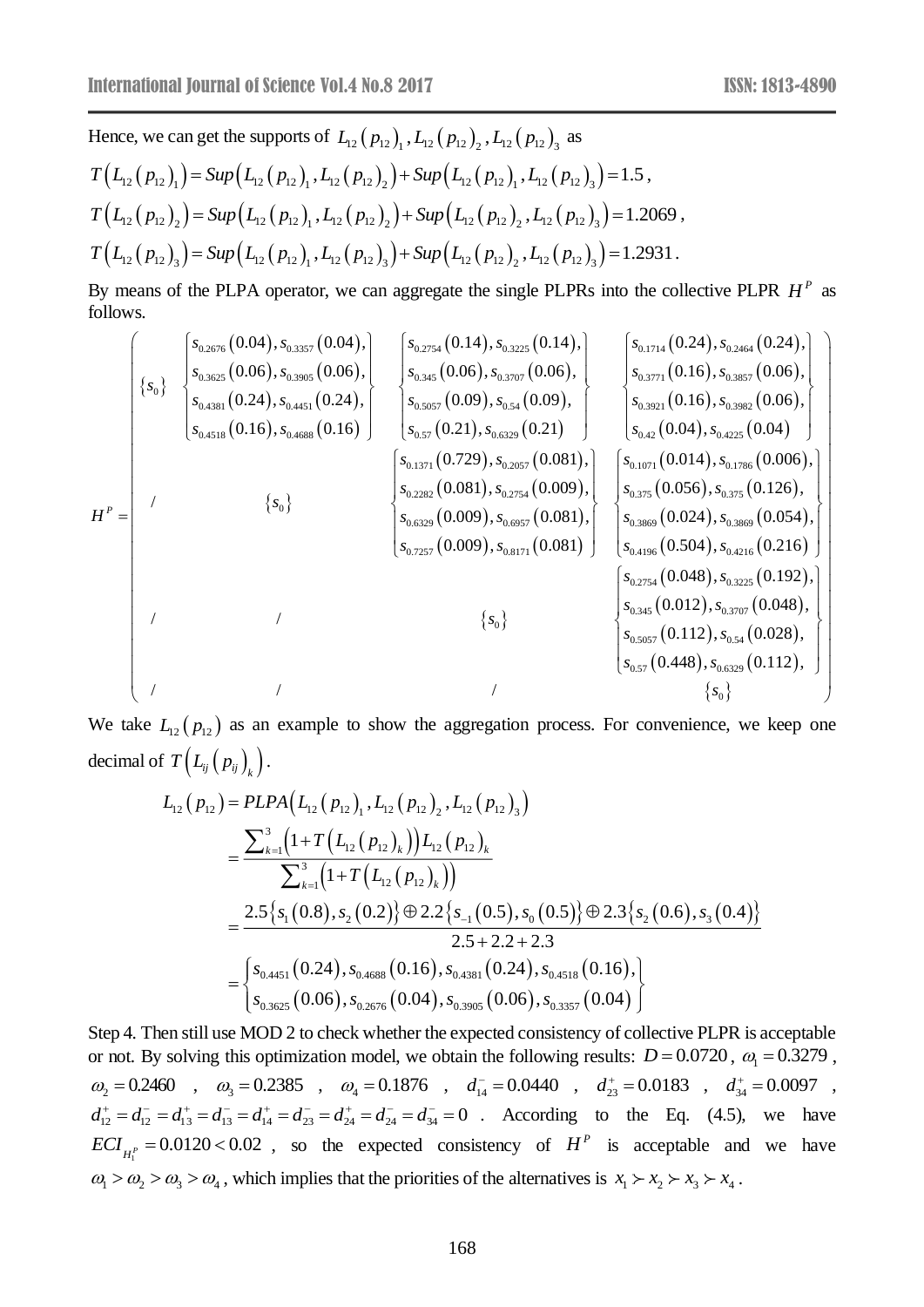# **6. Conclusion**

PLTS is a novel extension form of the existing linguistic variables. Based on it and PLPRs, we develop the expected consistency of PLPRs. By the modeling method, we can check whether one PLPR is expected consistent or not. Then we put forward the PLPA operator to aggregate individual preference relations into the collective one. Finally, we can obtain the priority weights of alternatives for the ranking to solve the GDM problems. In this paper, we are absorbed in the researches of the consistency and the aggregation of PLPRs, which have never been studied.

# **References**

- [1] T.Q. Deng, C.D. Yang, Q.H. Hu, Feature selection in decision systems based on conditional knowledge granularity, International Journal of Computational Intelligence Systems, Vol. 4 (2011) No.4, p.655–671.
- [2] K. Taghizadeh, M. Bagherpour, I. Mahdavi, Application of fuzzy multi-objective linear programming model in a multi-period multi-product production planning problem, International Journal of Computational Intelligence Systems, Vol. 4 (2011) No.2, p.228–243.
- [3] Y.L. Zhai, Z.S. Xu, H.C. Liao, Probabilistic Linguistic Vector-Term Set and Its Application in Group Decision Making with Multi-Granular Linguistic Information, Applied Soft Computing, Vol. 49 (2016), p.801–816.
- [4] S. Feng, X.B. Chen, S.H. Chen, X. Lu, Application and evaluation about obstacle edge extraction technology in the parking assistant system. International Journal of Computational Intelligence Systems, Vol. 4 (2011) No.6, p.1342–1349.
- [5] R.O. Parreiras, P.Ya. Ekel, J.S.C. Martini, R.M. Palhares, A flexible consensus scheme for multicriteria group decision making under linguistic assessments. Information. Sciences, Vol. 180 (2010) No.7, p.1075–1089.
- [6] M.U. Marimin, H. Itsuo, T. Hiroyuki, Linguistic labels for expressing fuzzy preference relations in fuzzy group decision making, IEEE Transactions on Systems Man & Cybernetics Part B, Vol. 28 (1998) No.2, p.205–217.
- [7] V. Torra, Hesitant fuzzy sets, International Journal of Intelligent Systems, Vol. 25 (2010) No.6, p.529–539.
- [8] R.M. Rodriguez,; L. Martinez,; F. Herrera, Hesitant fuzzy linguistic term sets for decision making, IEEE Transactions on Fuzzy Systems, Vol. 20 (2012) No.1, p.109–119.
- [9] Q. Pang, H. Wang, Z.S. Xu, Probabilistic linguistic term sets in multi-attribute group decision making, Information Sciences, Vol. 369 (2016), p.128–143.
- [10]T. Calvo, G. Mayor, R. Mesiar, Aggregation Operators: New Trends and Applications. Vol. 1304 (2002) No.4, p.1–13.
- [11]H.B. Liu, J.F. Cai, L. Martínez, The importance weighted continuous generalized ordered weighted averaging operator and its application to group decision making, Knowledge-Based Systems, Vol. 48 (2013) No.1, p.24–36.
- [12]R.R. Yager, On ordered weighted averaging operators in multicriteria decision making, Systems Man & Cybernetics IEEE Transactions on, Vol. 18 (1988) No.1, p.80–87.
- [13]L.G. Zhou, H.Y. Chen, J.P Liu, Generalized weighted exponential proportional aggregation operators and their applications to group decision making, Applied Mathematical Modelling, Vol. 36 (2012) No.9, p.4365–4384.
- [14]R.R. Yager, The power average operator, Systems Man & Cybernetics Part A Systems & Humans IEEE Transactions on EEE Trans, Vol. 31 (2001) No.6, p.724–731.
- [15]X.Y. Deng, Y. Li, Y. Deng, A fuzzy multiple criteria decision making method based on generalized fuzzy numbers and power average operator, Journal of Computational Information Systems, Vol. 8 (2012) No.12, p.4889–4896.
- [16] J. Liu, M. Sun, Generalized power average operator of hesitant fuzzy numbers and its application in multiple attribute decision making, Journal of Computational Information Systems, Vol. 9 (2013) No.8, p.3051–3058.